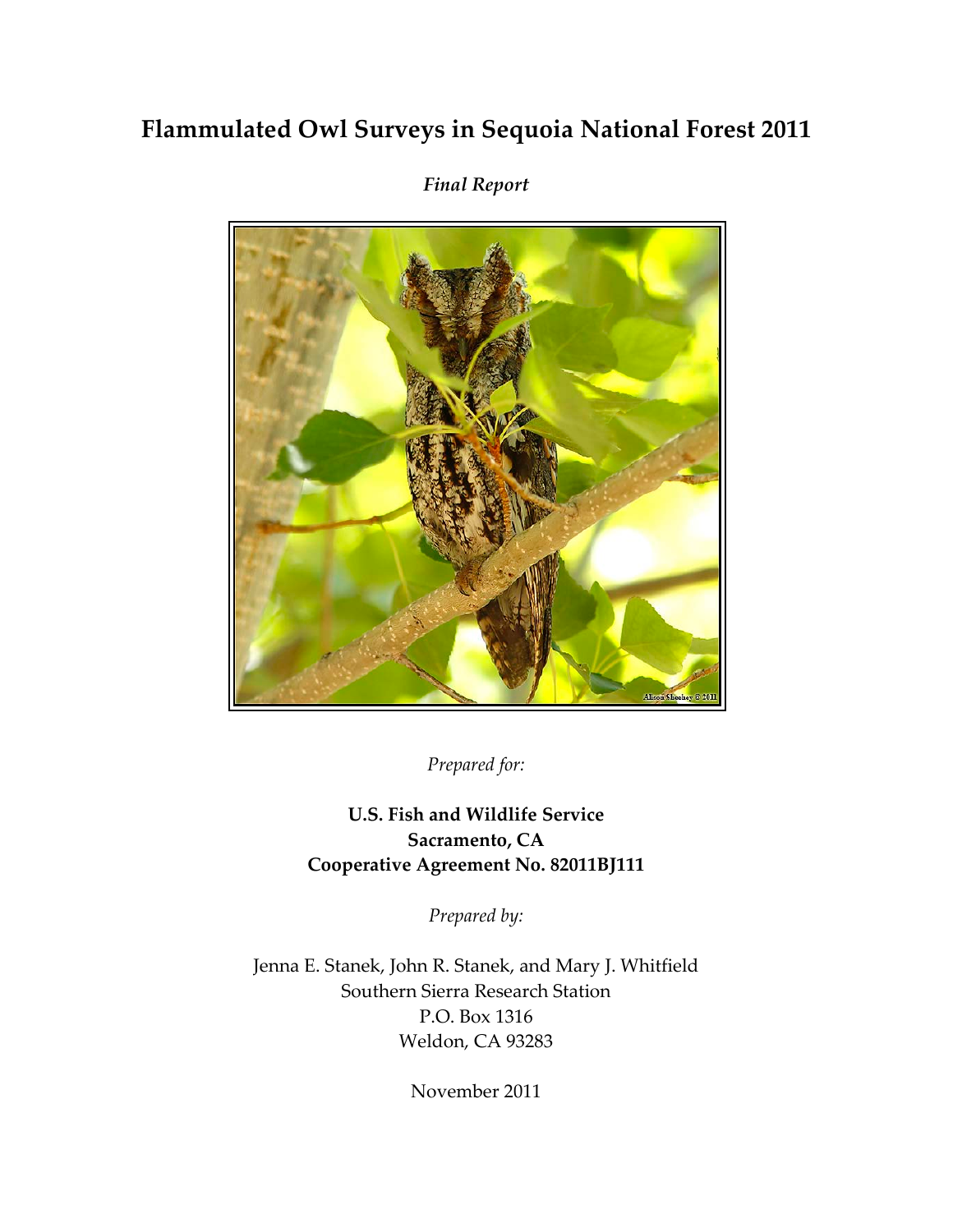#### **Introduction**

Flammulated Owls (*Otus flammeolus*) are found across western North America during the breeding season. They primarily inhabit mid-elevation montane forests, in particular ponderosa pine (*Pinus ponderosa*) and Jeffrey pine (*Pinus jeffreyi*) habitats. These diminutive owls are listed as a sensitive species throughout their U.S. range and as a species of special concern in Canada. They are also listed by the U.S. Fish and Wildlife Service as a Bird of Conservation Concern. Flammulated Owls are small, nocturnal, neotropical migrants that vocalize quietly and are rarely seen. Historically, they have been missed in most nocturnal owl surveys because they do not arrive on their breeding grounds until late April to mid-May. Thus, relatively little is known about their distribution and abundance. To obtain more information about their distribution and abundance, we conducted road-based and off-road Flammulated Owl surveys in Sequoia National Forest, California in 2011. These surveys were part of a coordinated effort by the Partners in Flight Western Working Group (PIFWWG) to conduct Flammulated Owl surveys throughout their western range in order to use the information to develop a long-term monitoring strategy and to contribute to more detailed studies of Flammulated Owl demography.

#### **Methods**

We conducted Flammulated Owl surveys, following the PIFWWG Flammulated Owl survey protocols (Fylling et al. 2010), within potentially suitable habitat in the southern section of the Sierra Nevada, California. The few studies on Flammulated Owls in California estimate that these owls arrive on their breeding grounds sometime in mid-April (Winter 1974). Information collected by local birders and the Forest Service indicate that the Flammulated Owls typically arrive in the southern section of the Sierra Nevada between late April and early May. Therefore, we ran preliminary surveys starting in late April at historically known Flammulated Owl locations and did not start official surveys until after our first detection to ensure the owls had arrived; our official surveys ran from May 23 – July 6.

We used Landfire vegetation data layers in ArcGIS 9.3 to randomly select survey stations within potentially suitable habitat. Potentially suitable habitat was determined based on previous studies (Winter 1974, Marcot and Hill 1980, Bloom 1983, Linkhart et al. 1998) and expert opinions gathered from members of PIFWWG. Following modified PIFWWG protocols, the majority of our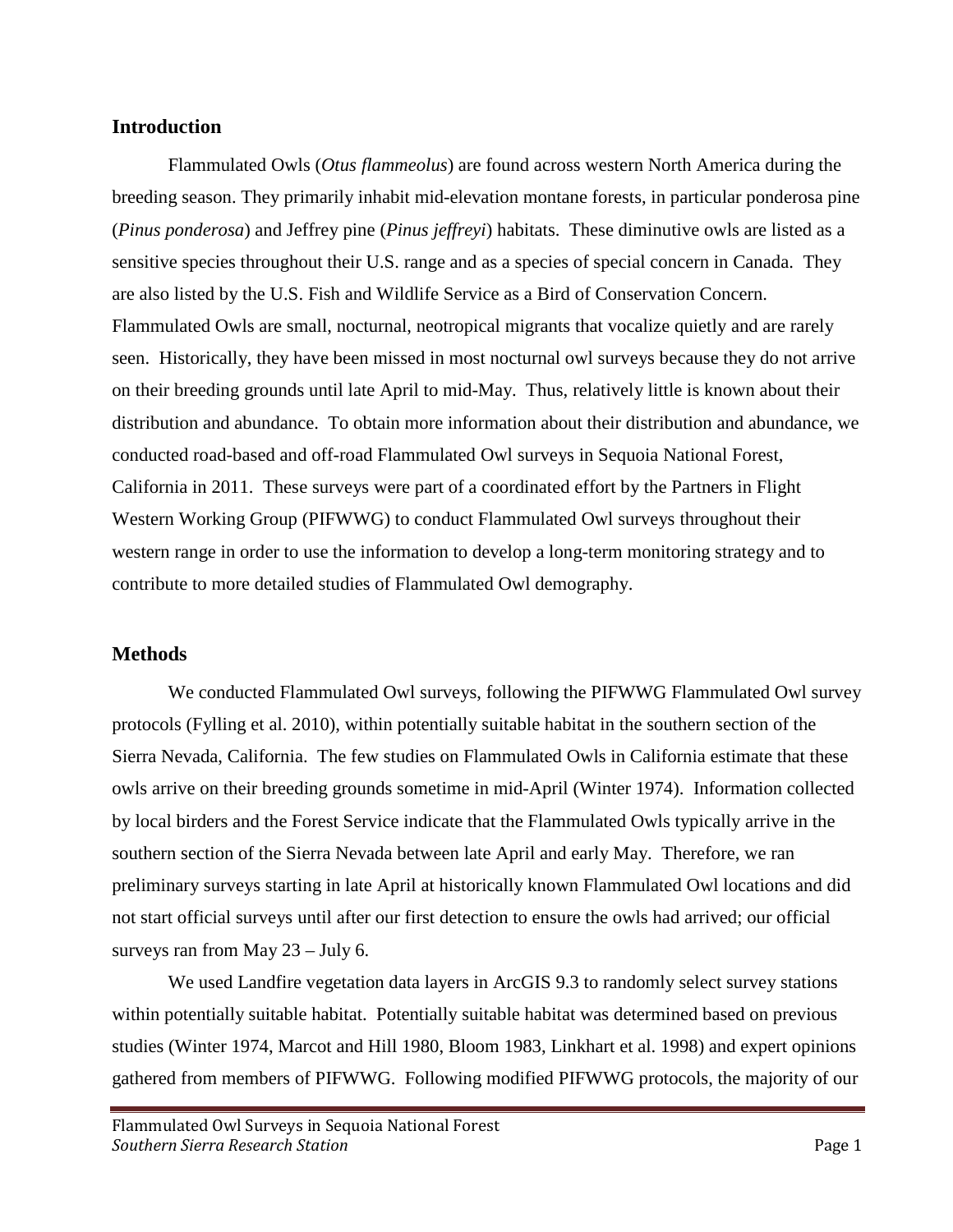surveys were conducted at road-based stations. Approximately 10% of our surveys were at off-road stations located at least 1 km from a road. Most of our stations were surveyed once; while a randomly selected subset  $(\sim 25\%)$  were surveyed up to 3 times during the survey period.

Survey stations were located using Garmin GPS units and survey information was recorded using standardized PIFWWG forms. Upon arriving to a survey station, surveyors listened and watched for Flammulated Owls for two minutes. Surveyors then broadcast a thirty-second Flammulated Owl call once every two minutes for the remaining ten minutes of the survey. Thirty seconds of calling was followed by 90 seconds of active observation and listening. During the survey a sound level meter was used to ensure consistency in the loudness of the broadcast call. Even if a Flammulated Owl was detected, the call‐playbacks continued for the duration of the survey. For each detection, the surveyor recorded the true bearing and estimated distance from the surveyor to the Flammulated Owl, time of detection, how detected, and the minute-interval at which the owl was detected. Each individual owl visually observed or heard during a survey was recorded as a survey detection. We also collected vegetation data at all surveyed stations using standardized forms and protocols from Rocky Mountain Bird Observatory (RMBO). We entered all data into the RMBO online database. Only survey data and associated GIS Landfire vegetation data are presented in this summary report.

Locations of all survey stations were incorporated into ArcGIS 9.3 using DNRGarmin v5.03 (Minnesota Department of Natural Resources 2001) software. Estimated distances and true bearings were used to create a survey detection map of the locations of Flammulated Owl detections. These estimates were also used to determine the Landfire vegetation characteristics at the estimated FLOW location in order to compare this to the Landfire vegetation at calling stations. We projected all geospatial data to the North American Datum of 1983 (NAD83), Universal Transverse Mercator (UTM) Zone 11 projection.

#### **Results**

Between May 23 and July 6, we conducted 299 surveys at 207 different stations within six different mountain regions resulting in 39 Flammulated Owl detections (Figure 1, Figure 2, and Table 1). Of the 207 stations, 189 were road based and 18 were off-road stations (8.7%). We sampled 45 stations three times (21.7%). Detections occurred between 1604 meters and 2487 meters.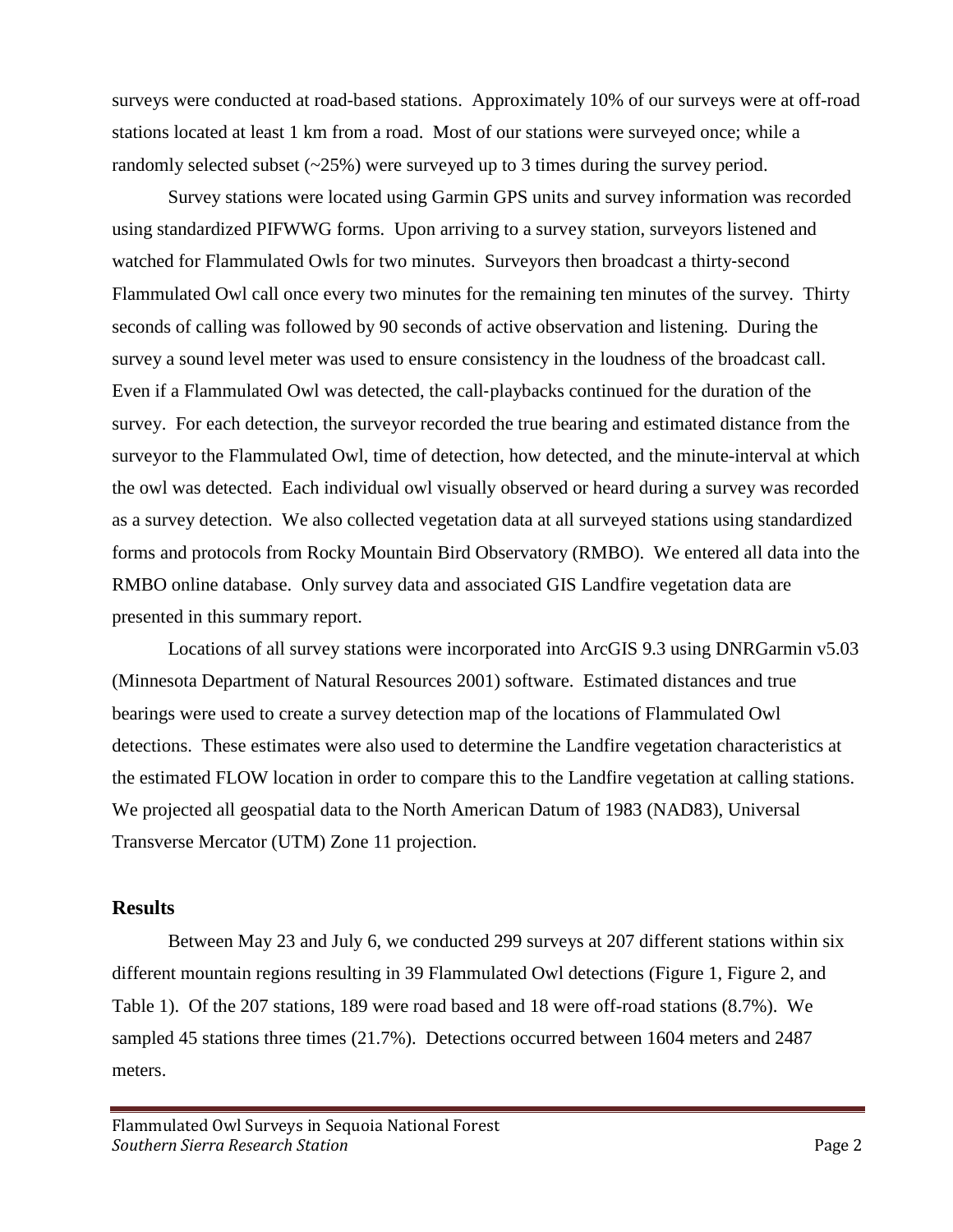

Figure 1. Flammulated Owl survey detections for five mountain regions in the Lake Isabella area, 2011. Area shown is depicted as black rectangle on inset map.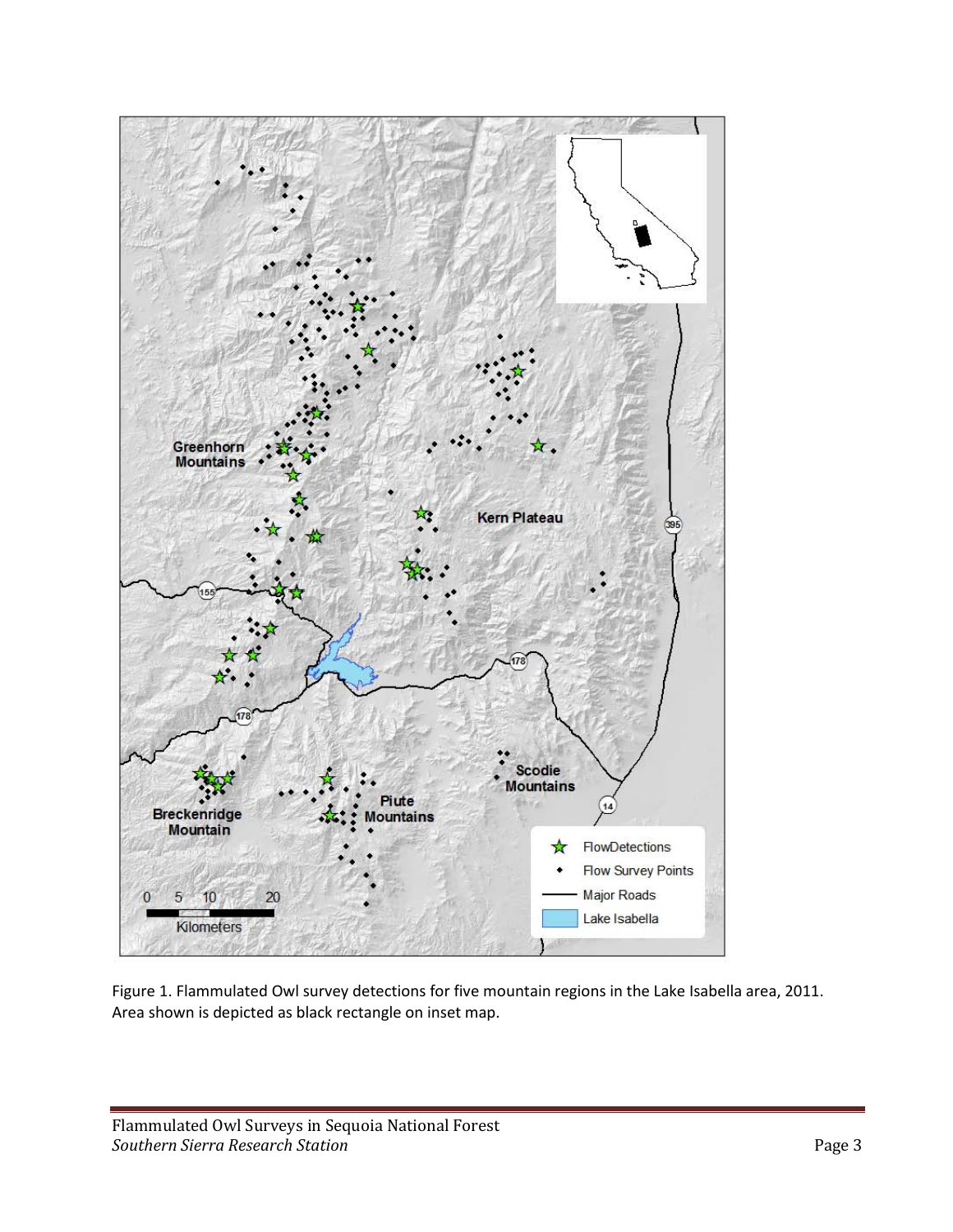

Figure 2. Flammulated Owl survey detections for the Hume Lake Ranger District, 2011. Area shown is depicted as black rectangle on inset map.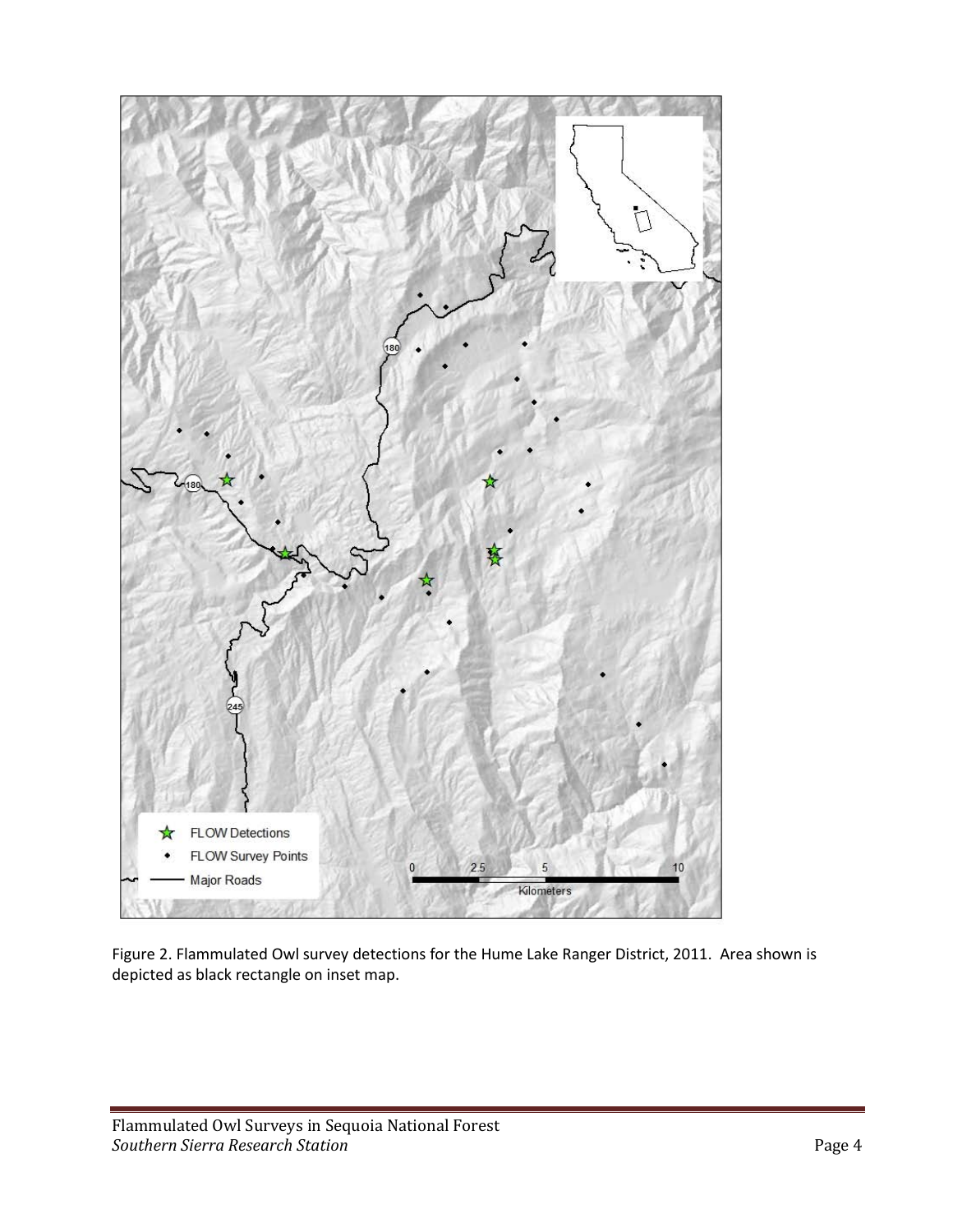|                               | Habitat Type                 | Habitat Type at                         | Flammulated Owls Detected Per<br>Visit and Date |                |                | <b>Total Survey</b><br>Detections |
|-------------------------------|------------------------------|-----------------------------------------|-------------------------------------------------|----------------|----------------|-----------------------------------|
| Station Location <sup>1</sup> | at Call Station <sup>2</sup> | estimated FLOW<br>location <sup>3</sup> | $\mathbf{1}$                                    | $\overline{2}$ | 3              |                                   |
| Breckenridge Mtns.            | White Fir                    | Jeffrey Pine                            | 1(5/24)                                         |                |                | $\mathbf{1}$                      |
| Breckenridge Mtns.            | Jeffrey Pine                 | <b>Black Oak</b>                        | 0(5/23)                                         | 1(6/1)         | 1(6/6)         | $\overline{2}$                    |
| Breckenridge Mtns.            | Aspen                        | Aspen                                   | 0(5/24)                                         | 0(6/1)         | 1(6/6)         | $\mathbf{1}$                      |
| Breckenridge Mtns.            | <b>White Fir</b>             | <b>Montane Shrubland</b>                | 0(5/23)                                         | 0(6/1)         | 1(6/6)         | $\mathbf{1}$                      |
| Greenhorn Mtns.               | <b>Mixed Conifer</b>         | <b>Mixed Conifer</b>                    | 1(6/2)                                          |                |                | 1                                 |
| Greenhorn Mtns.               | Jeffrey Pine                 | Jeffrey Pine                            | 1(6/2)                                          |                |                | $\mathbf{1}$                      |
| Greenhorn Mtns.               | Jeffrey Pine                 | Jeffrey Pine                            | 1(6/2)                                          |                |                | 1                                 |
| Greenhorn Mtns.               | Jeffrey Pine                 | Jeffrey Pine                            | 0(5/25)                                         | 1(6/2)         | 0(6/22)        | $\mathbf 1$                       |
| Greenhorn Mtns.               | White Fir                    | White Fir                               | 1(6/13)                                         | 0(6/18)        | 1(7/4)         | $\mathbf{1}$                      |
| Greenhorn Mtns.               | Riparian                     | White Fir                               | 1(6/13)                                         |                |                | $\mathbf{1}$                      |
|                               | Woodland                     |                                         |                                                 |                |                |                                   |
| Greenhorn Mtns.               | White Fir                    | White Fir                               | 1(6/15)                                         |                |                | 1                                 |
| Greenhorn Mtns.               | White Fir                    | White Fir                               | 1(6/15)                                         |                |                | 1                                 |
| Greenhorn Mtns.               | <b>Red Fir</b>               | <b>Red Fir</b>                          | 1(6/16)                                         |                |                | $\mathbf{1}$                      |
| Greenhorn Mtns.               | White Fir                    | White Fir                               | 0(6/21)                                         | 1(6/24)        | 0(7/4)         | 1                                 |
| Greenhorn Mtns.               | <b>Mixed Conifer</b>         | <b>White Fir</b>                        | 0(6/22)                                         | 1(6/26)        | 1(7/5)         | 2                                 |
| Greenhorn Mtns.               | <b>Red Fir</b>               | Red Fir/Red Fir                         | 2(7/4)                                          | $\overline{a}$ | $\overline{a}$ | 2                                 |
| Greenhorn Mtns.               | <b>Red Fir</b>               | Red Fir                                 | 1(7/5)                                          | $\overline{a}$ |                | $\mathbf{1}$                      |
| Greenhorn Mtns.               | Mixed Oak                    | White Fir/Black Oak                     | 2(7/5)                                          |                |                | 2                                 |
| Greenhorn Mtns.               | <b>Mixed Conifer</b>         | Mixed Conifer/White<br>Fir              | 0(6/22)                                         | 0(6/25)        | 2(7/5)         | $\overline{2}$                    |
| Hume Lake                     | <b>White Fir</b>             | <b>Mixed Conifer</b>                    | 1(6/2)                                          |                |                | $\mathbf{1}$                      |
| Hume Lake                     | White Fir                    | White Fir/White Fir                     | 2(6/23)                                         |                |                | $\overline{2}$                    |
| Hume Lake                     | <b>Mixed Conifer</b>         | <b>Mixed Conifer</b>                    | 1(6/2)                                          | $\overline{a}$ |                | $\mathbf{1}$                      |
| Hume Lake                     | White Fir                    | White Fir                               | 1(6/23)                                         |                |                | $\mathbf{1}$                      |
| Hume Lake                     | <b>White Fir</b>             | White Fir                               | 1(6/3)                                          |                |                | $\mathbf{1}$                      |
| Piute Mtns.                   | Red Fir                      | Red Fir                                 | 0(6/8)                                          | 1(6/14)        | 0(6/22)        | $\mathbf{1}$                      |
| Piute Mtns.                   | White Fir                    | White Fir                               | 0(6/8)                                          | 1(6/14)        | 0(6/22)        | $\mathbf{1}$                      |
| Kern Plateau                  | Jeffrey Pine                 | Riparian Woodland                       | 0(6/19)                                         | 0(6/27)        | 1(7/3)         | $\mathbf{1}$                      |
| Kern Plateau                  | White Fir                    | Riparian Woodland                       | 0(6/19)                                         | 0(6/27)        | 1(7/3)         | $\mathbf{1}$                      |
| Kern Plateau                  | Aspen                        | <b>Montane Shrubland</b>                | 1(6/20)                                         |                |                | $\mathbf{1}$                      |
| Kern Plateau                  | Jeffrey Pine                 | White Fir                               | 1(6/19)                                         |                |                | $\mathbf{1}$                      |
| Kern Plateau                  | Jeffrey Pine                 | Jeffrey Pine                            | 1(6/27)                                         |                |                | $\mathbf{1}$                      |
| Kern Plateau                  | Jeffrey Pine                 | Mountain Sagebrush                      | 1(6/26)                                         | $\blacksquare$ | $\overline{a}$ | $\mathbf{1}$                      |
| Totals                        |                              |                                         | 24                                              | 6              | 9              | 39                                |

Table 1. 2011 Flammulated Owl survey detection results for a southern section of the Sierra Nevada in California.

 $<sup>1</sup>$ All detections were located at road based stations.</sup>

 $2$ Based on Land Fire Habitat at station locations.

39

 $3$ Based on Land Fire Habitat at estimated FLOW locations using true bearings and estimated distances from calling stations. For multiple FLOW detections at one station, multiple habitat types are given.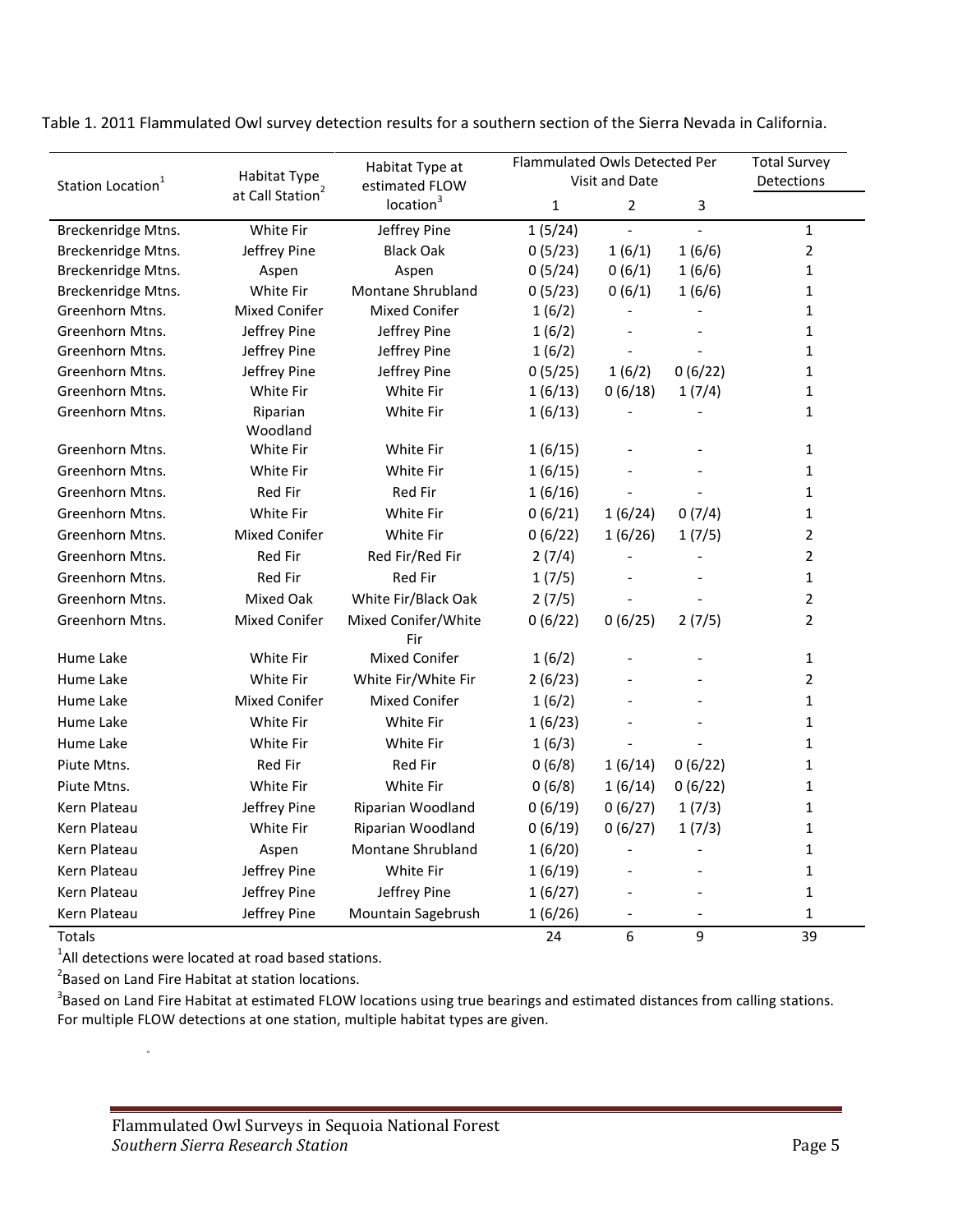The majority of Flammulated Owl detections were in White Fir, Jeffrey Pine, mixed conifer, and Red Fir habitat (Table 2). Owls were also detected in Aspen, mixed Oak woodland, riparian woodland, Black Oak, montane shrubland, and montane sagebrush habitat. Our estimated Flammulated Owl locations are based on approximate distances that may be inaccurate enough to put the location in a different Landfire vegetation category than where the Flammulated Owl was actually located. For example, we suspect that the detections estimated to be in montane shrubland and montane sagebrush habitats were inaccurate.

Table 2. Percentage of LandFire vegetation types for all FLOW detections. Percent of vegetation shown at call station locations and estimated FLOW locations (based on estimated distances and true bearings from call stations).

| <b>Vegetation Variable</b> | <b>Station Location</b> | <b>FLOW Location</b> |  |
|----------------------------|-------------------------|----------------------|--|
| White Fir                  | 35.9%                   | 38.5%                |  |
| Jeffrey Pine               | 23.1%                   | 12.8%                |  |
| <b>Mixed Conifer</b>       | 15.4 %                  | 12.8%                |  |
| <b>Red Fir</b>             | 12.8%                   | 12.8%                |  |
| Aspen                      | 5.1%                    | 2.6 %                |  |
| Mixed Oak Woodland         | 5.1%                    | 0%                   |  |
| Riparian Woodland          | 2.6%                    | 5.1%                 |  |
| <b>Black Oak</b>           | 0%                      | 7.7%                 |  |
| Montane Shrubland          | 0%                      | 5.1%                 |  |
| Montane Sagebrush          | 0%                      | 2.6 %                |  |

#### **Discussion**

We detected Flammulated Owls throughout the survey area in the southern Sierra Nevada during the 2011 breeding season (Figure 1 and Figure 2). Peak detections occurred in mid to late June. However, we suspect that the peak time of detections may not be representative of a typical year and that the Flammulated Owls arrived late to their breeding grounds this survey season. In Utah and Colorado, nesting phenology was estimated to be behind by ~10-14 days this year (pers. comm., M. Mikka, June 21, 2011, pers. comm., B.D. Linkhart, June 22, 2011). Locally the snow pack was 165% of average and the snow melt was late (California Department of Water Resources 2011). Also, in comparison to information given by local birders and the forest service, Flammulated Owls, and a variety of other neotropical migrants, arrived on their breeding grounds approximately two weeks later than normal.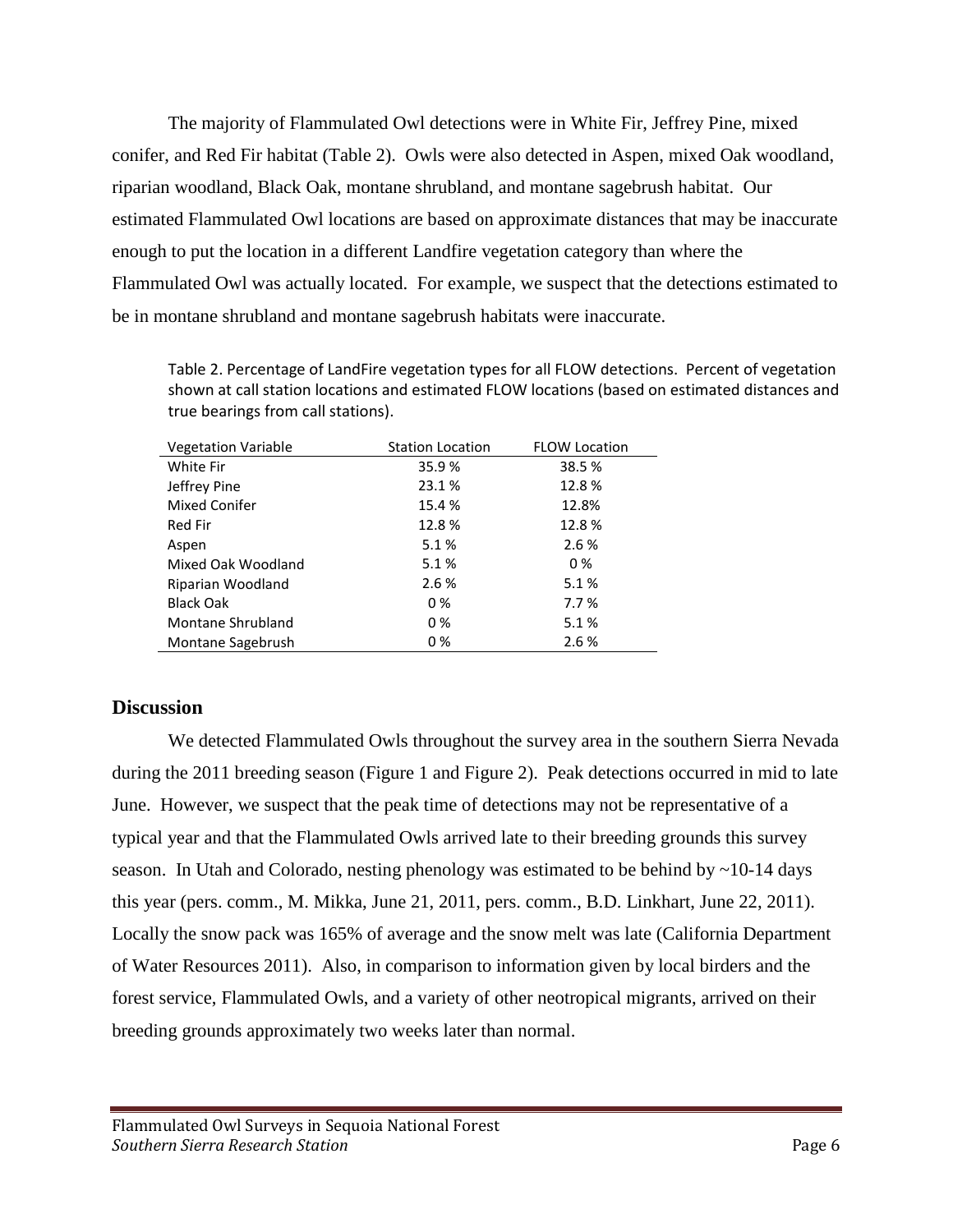We noticed that the habitat preferences for the majority of detections at station locations and estimated Flammulated Owl locations were within habitat predicted from other California studies (Winter 1974, Marcot and Hill 1980, Bloom 1983). These areas included White Fir, Jeffrey Pine, Red Fir, and mixed conifer. Jeffrey Pine was thought to be a habitat that would be highly selected for, but our results show that White Fir may be as important if not more important. Another habitat type of interest is Black Oak. Marcot and Hill (1980) noted that Flammulated Owls utilized California Black Oak habitat as often as yellow pine habitat. They speculated that Flammulated Owls may use the many natural cavities commonly found in Black Oak for nesting sites (Marcot and Hill 1980). Black Oak was not used in our study design of suitable habitat designations for station locations, but it could potentially be an important habitat to Flammulated Owls. However, with such a small sample size (39 detections) it is hard to draw robust conclusions about habitat preferences.

#### **Conclusions and Recommendations**

The southern Sierra Nevada appears to be an important area for breeding Flammulated Owls. Because local populations can fluctuate drastically from one year to the next, continued surveys are vital to understanding the Flammulated Owl demography. Future surveys in this region should continue to use road based surveys that include a subsample of repeated visits (~25%). These road based survey stations should use data from Landfire vegetation data layers in ArcGIS 9.3 to randomly select survey stations within potentially suitable habitat. Based on our results this year, previous studies, and expert opinions gathered from members of PIFWWG, potentially suitable habitat would include the following: White Fir, Jeffrey Pine, mixed conifer, Red Fir, Aspen, mixed Oak woodland, riparian woodland, Aspen, and Black Oak.

Although few studies have assessed the distribution of Flammulated Owls in California, they are thought to be most common in the Sierra Nevada district (Winter 1974) which includes where our study took place. Still, relatively little is known about the current distribution and abundance of Flammulated Owls in California. Long-term monitoring programs focus on the status and trends of species distribution, and can effectively document a species' annual state and changes in their condition through time (LaRoe et. al. 1995). The analysis of multi-year datasets can reveal emergent trends in a number of population parameters, including fluctuations and response to environmental changes. We aim to continue long-term monitoring of Flammulated